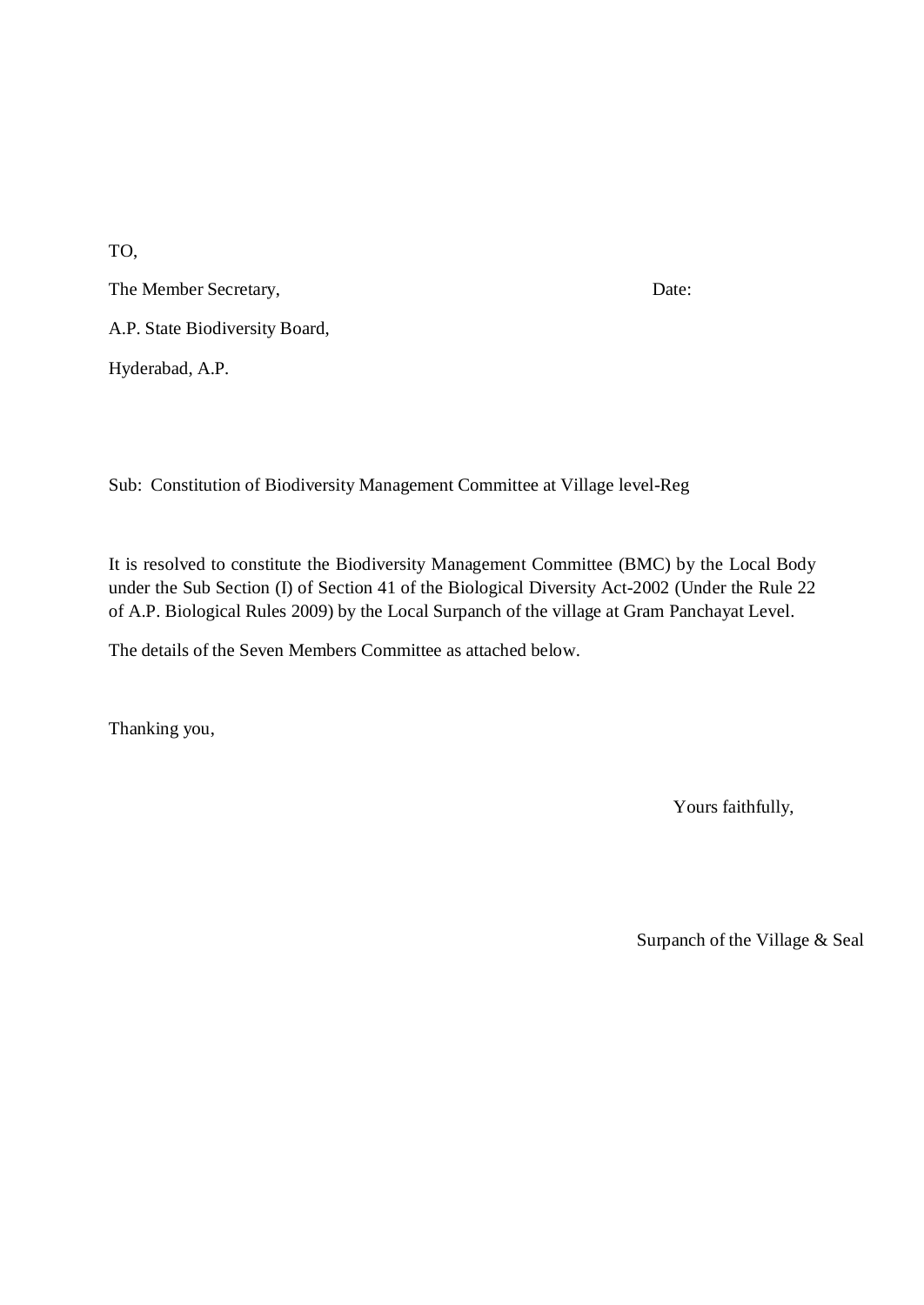#### **BIODIVERSITY MANAGEMENT COMMITTEE (BMC)**

**OF ……………………………(VILLAGE),**

**………. …………............ (MANDAL),…………………..(DISTRICT).**

#### **ANDHRA PRADESH**

### UNDER THE BIOLOGICAL DIVERSITY ACT-2002, (RULE 22 OF A.P.

BIOLOGICAL DIVERSITY RULES 2009)

IT IS RESOLVED TO CONSTITUTE THE BIODIVERSITY MANAGEENT COMMITEEE (BMC) BY THE LOCAL BODY UNDER THE SUB SECTION (I) OF SECTION 41 OF THE BIOLOGICAL DIVERSITY ACT-2002 (UNDER RULE 22 OF A.P. BIOLOGICAL DIVERSITY RULES 2009) BY THE LOCAL SURPANCH OF………………………......VILLAGE..........…………MANDAL…………………DISTRICT ON DATE…………..AT GRAM PANCHAYAT LEVEL.

MABERS OF THE BMC: SIGNATURE

| 1. |                           |
|----|---------------------------|
| 2. |                           |
| 3. |                           |
| 4. |                           |
| 5. |                           |
| 6. |                           |
| 7. | SIGNATURE OF THE SURPANCH |
|    | AND SEAL                  |